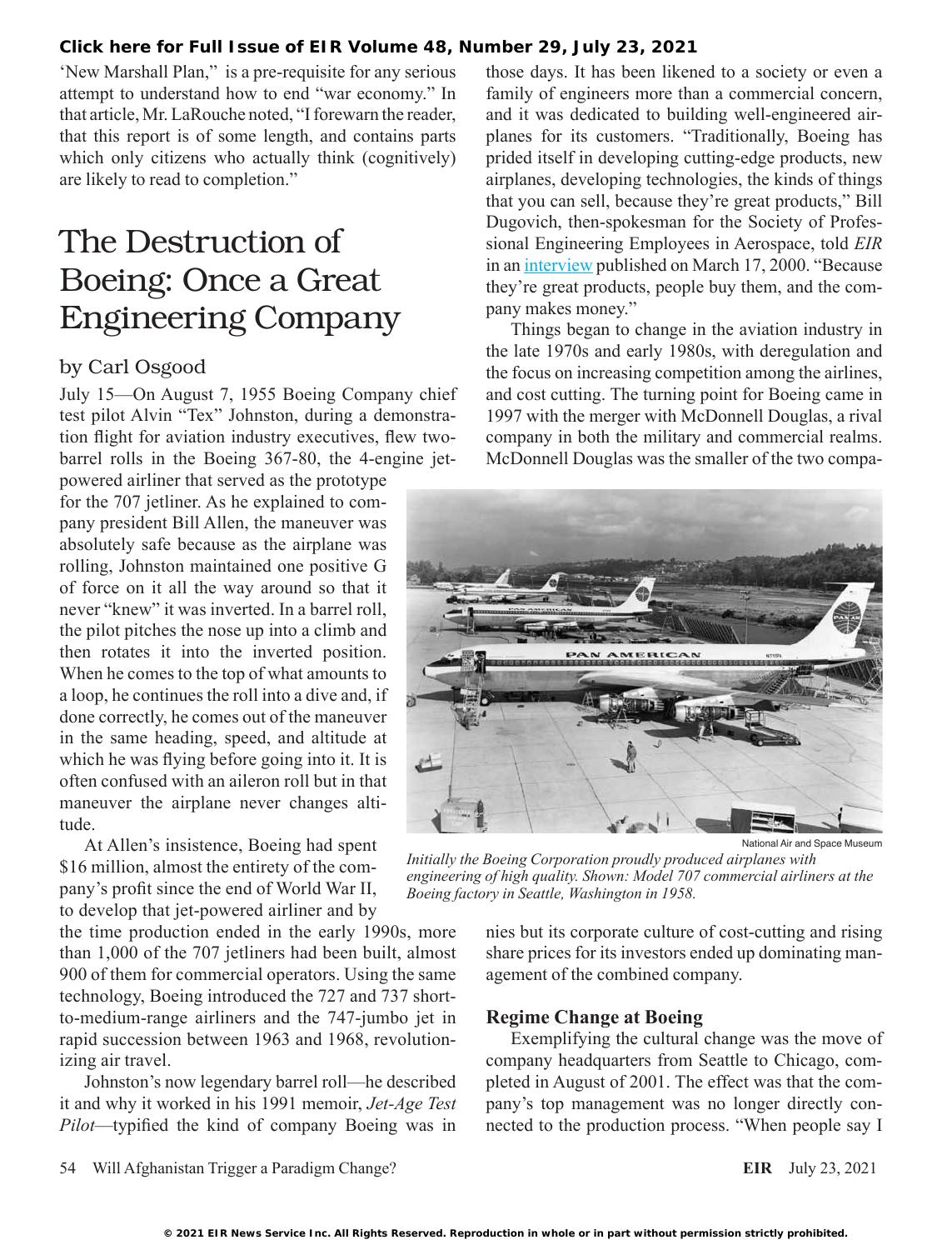changed the culture of Boeing, that was the intent, so it's run like a business rather than a great engineering firm," Harry Stonecipher, head of McDonnell Douglas who became Chief Operating Officer of Boeing after the merger in 2003, told the *Chicago Tribune* in 2004. "It is a great engineering firm, but people invest in a company because they want to make money."

One of the results of the cultural shift, one that would prove lethal, was the Boeing 737 MAX passenger jet. The new jetliner proved immensely popular with airlines across the globe because it was reliable and simple to operate. Over 10,000 aircraft were delivered by the time of the first flight of the Boeing 737 MAX in 2017. One of the reasons for that popularity was that each new generation of the airliner re-

tained enough commonality with older versions that a pilot experienced in an older version could transition to a new version without having to be recertified as qualified to fly by the FAA, saving the airlines money. The problem, however, was that as the new versions of the plane got longer and heavier, each version would require a bigger, more powerful engine. This increase in size created ground clearance problems for the 737 Max series, given that it was a plane that had been originally designed to be close to the ground.

With the MAX 8, Boeing, under the influence of the cost-cutting mentality brought into the company by the McDonnell Douglas managers, took short cuts to avoid re-engineering the entire aircraft. Instead of redesigning it with longer landing gear, they moved the engines forward and upward on the wing, which changed the aerodynamics of the aircraft. In short, the repositioning of the engines created a tendency of the aircraft to pitch up, especially at low speeds, a situation that could prove fatal right after takeoff.

But instead of fixing the aerodynamics problem, Boeing went for a software fix, a flight management computer called the "Maneuvering Characteristics Augmentation System," or MCAS. "It all comes down to money, and in this case, MCAS was the way for both Boeing and its customers to keep the money flowing in the right direction," wrote Gregory Travis, a software engineer, and a pilot, in the *IEEE Spectrum* in 2019. By telling the FAA, operators, and pilots that the 737 MAX was really the same aircraft as earlier generations of the aircraft, they avoided recertification of both the aircraft and pilots. However, as Travis demonstrated, it was not the same aircraft.



*A cultural shift took place at Boeing after its 1997 merger with McDonnell Douglas, with lethal results in the 737 MAX 8 (shown here in 2016), as cost-saving short cuts replaced thorough engineering.*

According to Travis, MCAS was designed with redundancy, with two separate systems, just as there are two separate sets of instruments in the cockpit, one for the pilot and one for the co-pilot. What the MCAS does is push the nose of the plane down automatically if it detects that it's pitching too high, in order to avoid a stall. Only one of the computers is operating at a time. If one of the computers gets bad data, such as from a failed sensor, there is no cross check built into the system to determine which one is right, analogous to the two pilots checking each other's instruments and troubleshooting the problem. Instead, the MCAS will continue to believe the bad data and override the ability of the pilots to fly out of the problem.

#### **Money, Money, and Military Money**

The shortcuts that Boeing took, as revealed in a House of Representatives Transportation and Infrastructure Committee investigation, created the conditions that led to the crash of the Lion Air flight in Indonesia in October 2018 and an Ethiopian Airlines flight in March of 2019, which together killed 346 passengers and crew.

In addition to inheriting McDonnell Douglas's costcutting mentality, Boeing also inherited its military business, based in St. Louis, which built the F-15 Eagle and F-18 Hornet jet fighters. One of the more infamous products of Boeing's military business in St. Louis is the Joint Direct Attack Munition (JDAM), which is little more than a gravity bomb with a GPS guidance kit attached to it, allowing pinpoint accuracy at a range of up to 28 km from the release point. The JDAM was developed in the aftermath of the 1991 Gulf War in which the U.S. Air Force found that it lacked a guided munition